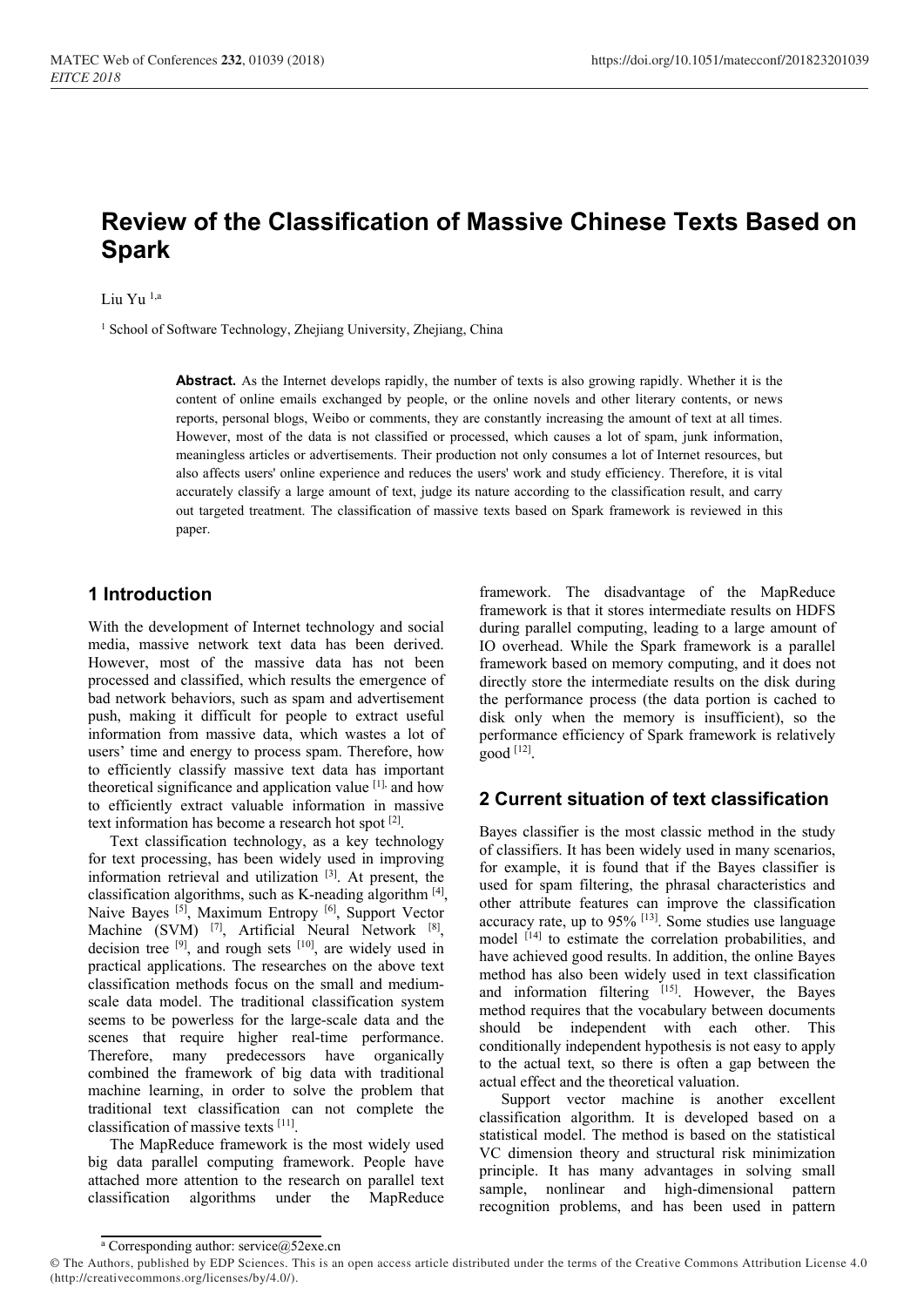recognition, regression estimation, probability density function estimation and so on. In the field of text classification, support vector machine classifier has better classification performance and generalization ability, and is widely used in classification field  $[16-21]$ . The Liblinear classifier based on the theoretical design of quadratic soft-interval support vector machine designed by Lin Zhiren et. al. of Taiwan University has effectively solved the classification speed problem of traditional support vector machine classifiers, and further accelerates the application of support vector machines in the field of text classification. However, when the amount of data is large, the high-dimensional sparse text vectors bring higher VC dimensions, which will increase the gap between the expected risk and the empirical risk of the classifier, and reduce the performance and accuracy of the classification.

Recently, research on deep learning has received great attention. The deep learning algorithms have achieved amazing results in the field of image recognition and speech recognition [22] [23]. For text data, it is mainly used in natural language processing and semantic mining, such as the presenting of algorithms of word vector, convolutional neural network (CNN) [24] [25], and recurrent neural network (RNN). The idea of training a language model with a neural network was first proposed by Xu Wei of Baidu IDL in 2000 [26][27]. The paper proposed a method for constructing a binary language model using neural network. Subsequently, Bengio et al. published an article on NIPS [28] to give a classical algorithm for training language model with neural network. Then, in the field of NLP, the neural network enters a rapid development period, until recently the results of deep learning once again create a huge wave. Usually, the task of text is done with CNN, its unique convolution, pooling structure can extract the structure, and finally combine the fully connected network to achieve the aggregation and output of information. While RNN provides a way to handle the context in NLP for its memory function.

However, in the field of text classification, the convolution neural network and word vector based on semantics have not achieved theoretical results. The reason is mainly because that deep neural network consumes a lot of computation in semantic recognition, while the semantic quasi-region can not bring the accuracy of classification, instead, the accumulation of defective products and the traditional BOW mode can improve the accuracy of classification. In addition, because the amount of computation of deep learning is large, it is usually necessary to use clusters to calculate, so the computing power of distributed computing engines and clusters is also one factor that affects the classification performance [29].

#### **3 PREPROCESSING OF TEXT**

The preprocessing of text mainly includes text formatting, word segmentation, and removing the stop words and other operations. After the text is merged, the entire training set is merged into one file, one line

representing a text. The operations of text formatting, word segmentation, and removing the stop words are conducted with the text as a object, so the text preprocessing module has natural parallelism [30]. Currently, the commonly used Chinese word segmentation tools include the word segmentation system ICTCLAS of Chinese Academy of Sciences [31], IKAnalyzer  $[32]$  and Paoding  $[33]$ . The word segmentation system ICTCLAS of Chinese Academy of Sciences is adopted in this paper, which uses the N shortest path algorithm. ICTCLAS won the first place in the 973 evaluation in 2002, as shown in Table 1<sup>[34-38]</sup>.

| <b>Table 1.</b> Test Results of ICTCLAS in 973 Evaluation |               |            |             |             |
|-----------------------------------------------------------|---------------|------------|-------------|-------------|
| Field                                                     | <b>Number</b> | <b>SEG</b> | <b>TAGI</b> | <b>PRAG</b> |
| <b>Physical</b><br><b>Education</b>                       | 33,348        | 97.01%     | 86.77%      | 89.31%      |
| <b>International</b>                                      | 59,683        | 97.51%     | 88.55%      | 90.78%      |
| Literature<br>and Art                                     | 20,524        | 96.40%     | 87.47%      | 90.59%      |
| Legal<br><b>Institutions</b>                              | 14,668        | 98.44%     | 85.26%      | 86.59%      |
| <b>Theory</b>                                             | 55,225        | 98.12%     | 87.29%      | 88.91%      |
| <b>Economics</b>                                          | 24,765        | 97.80%     | 86.25%      | 88.16%      |
| <b>Total</b>                                              | 208,213       | 97.58%     | 87.32%      | 89.42%      |

Before preprocessing, it is necessary to merge the corpus and respectively merge the training set text and the test set text into one text, and each line represents a record. The corpus text content needs to be formatted during the process of merging files. The merged text is uploaded to the HDFS distributed file system as an input file. While segmenting each record, we use the stop word list to remove the word in the text. The word after the word segmentation has a single word and phrase. This is selected as the feature item in this paper, so in the preprocessing, the single word obtained after removing the participle is needed<sup>[39-41]</sup>. Text preprocessing is implemented on a Spark cluster, and the data items in the RDD are the content of each line in this text. The text content is divided, and the stop words are removed, and the term frequency forms a property dictionary. These distributed operations are performedon the Worker node [42]. The execution flow of preprocessing under Spark is shown in Figure 1.



#### **4 Text vectorization**

The common text vectorization algorithms include word frequency statistics technology [43] [44], TF-IDF algorithm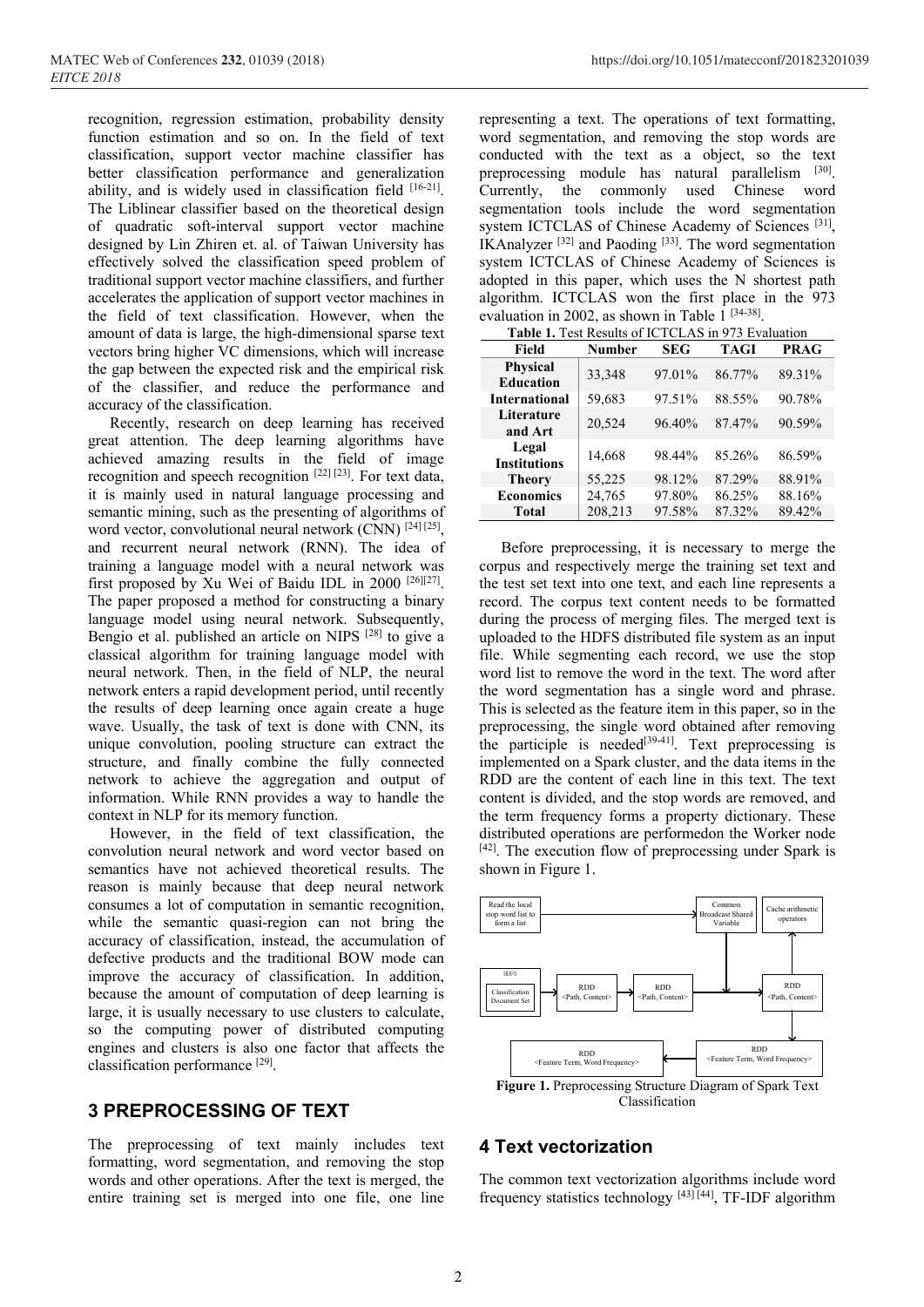[45] [46], LDA [47] [48], and Word2vec [49] [50] [51]. The TF-IDF algorithm is the most common algorithm, which combines the Spark.

Li Tao et al. proposed the calculation process of improved feature weighting algorithm in the Spark in the article "Study on Efficient Web Text Classification System under Spark Platform". The classic TFIDF weight calculation is very difficult in the calculation of massive text classification, which takes dozens of hours or even days. This is obviously an unimaginable disaster for occasions with high real-time performance. Therefore, the distributed computing model Spark based on memory is introduced:

Luo Yuanshuai also used TF-IDF as a word vector algorithm combined with Spark in the article "Study on Parallel Text Classification Algorithm Based on Random Forest and Spark".

And he proposed the process: A complete text vectorization process first reads the text RDD fenci after the word segmentation, then uses the feature lexicon RDD features to filter the text content, and counts the TF value of the words in the feature lexicon, and counts the IDF value based on this. After the statistics of TF and IDF are completed, the text is vectorized combining the feature lexicon RDD features to obtain the vector space model RDD TF-IDF[38].

#### **5 Text classification algorithm**

Currently, the common text classification methods are: K proximity algorithm<sup>[4]</sup>, Naive Bayes <sup>[5]</sup>, maximum entropy  $[6]$ , support vector machine (SVM)  $[7]$ , artificial neural network<sup>[8]</sup>, decision tree<sup>[9]</sup>, random forests, rough sets [10], etc., but only the KNN and random forests combine Spark and there are related theoretical researches about this.

Yu Pingping et. al. have published "Efficient KNN Chinese Text Classification Algorithm Base on Spar". In this paper, the authors show that it will reduce the classification accuracy in the general parallelization process of KNN text classification, so when using, it is necessary to introduce the relevance of words in the process of calculating the similarity between the training samples and the samples to be tested, improve the classification accuracy and achieve parallelization under the Spark calculation framework, and reduce the computation time [3].

Yan Jiaming et al. proposed a weighted naive Bayes algorithm in the article "Research and Application of Text Classification Based on Cloud Computing" [52], which is an improvement on the naive Bayes algorithm. On the basis of this, it is further improved to the weighted naive Bayes algorithm based on cosine similarity in this paper, and the over-dependence of traditional naive Bayes on the independence of conditional hypothesis is further improved. For example, when the predetermined assumption cannot be satisfied in the actual processing, the classification effect will also be reduced under the premise that the processing data attribute correlation is large. In the classification, if the distribution of the training set can not reflect the

distribution of all the data, then the credibility of the prior probability obtained in the middle is not very accurate, its accuracy is needed to be improved through adjustment.

In addition, Luo Yuanshuai et al. proposed the combination of random forest and Spark in "Study on Parallel Text Classification Algorithm Based on Random Forest and Spark", and then realized the classification of massive Chinese texts. Ren Yitian et al. published "Study on the Parallelization Technology of Massive Text Classification Based on Support Vector Machine", which combines SVM algorithm with Spark to classify massive texts.

It requires good RDD to parallelize SVMs with Apache Spark. The RDD is generated from the input of the training data set, and multiple transformations and buffers are performed in the later calculations. Through the transformation, the intermediate variables of the size of the SVM model and the the data grouped by label can be calculated.

It can be found from the above that under the Spark framework, the traditional text classification algorithm is usually simply adjusted or optimized, running on a distributed cluster, so that the traditional processing efficiency can be greatly improved, which has a major contribution to production, life and learning  $[52][53]$ .

### **6 Conclusion**

With the rapid development of the Internet, text classification technology has also been driven by demand, and has been greatly developed. Currently, there are many mature algorithms that are mature or have been verified, but the classification of massive Chinese texts is still in the stage of development. When classifying, word segmentation may lead to the semantic deviation of articles and error in classification. The incorrect classification will be caused by the inaccurate keyword extraction due to the incorporation of some English words. It is also possible that because of a textual description it may associate with multiple classes. At this time, it is difficult to classify it explicitly. With the emergence of massive texts, text categorization technology is particularly important. Through the reviews on massive Chinese text classification based on Spark technology by predecessors , it is found that although some people have been moving forward in this direction, and it is difficult to improve the accuracy and efficiency based on massive data processing. Therefore, it is still worth studying to conduct segmentation, vectorization and classification of massive texts based on the Spark framework.

## **References**

- 1. Song Fuxing.Design and Implementation of Spark-Based Super Large Text Classification method [D]. Beijing Jiaotong University, 2017.
- 2. Wang Xiaolin, Lu Luoyong, Shao Weipeng. Research on Similarity Algorithm of New Words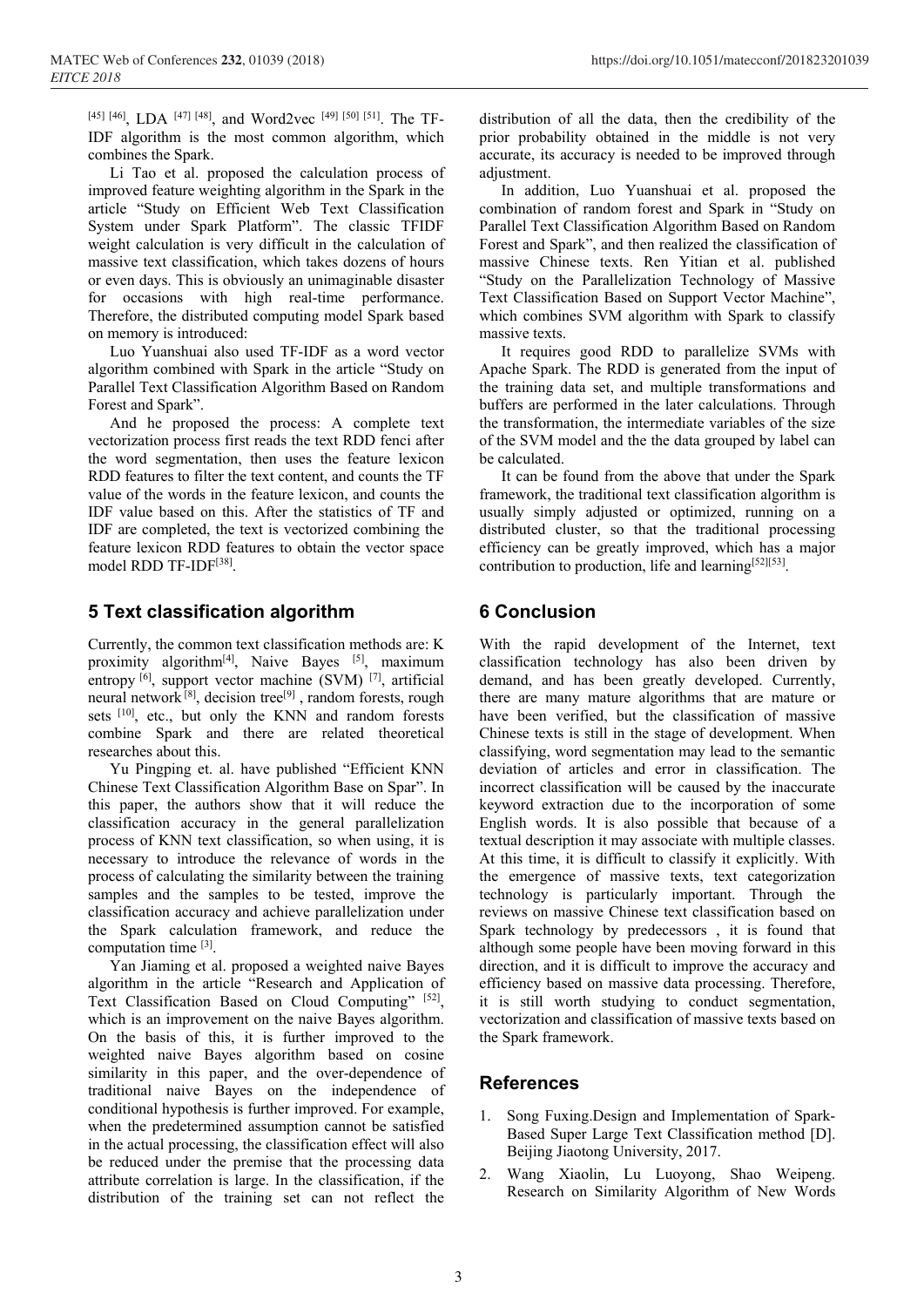Based on Information Entropy[J]. Computer Technology and Development, 2015(9): 119-122.

- 3. Lu L R, Yun Fa H U. A Density-Based Method for Reducing the Amount of Training Data in kNN Text Classification[J]. Journal of Computer Research & Development, 2004, 41(4):539-545.
- 4. Yu Pingping, Ni Jiancheng, Yao Binxiu, et al. Efficient KNN Chinese Text Classification Algorithm Based on Spark Framework [J]. Journal of Computer Applications, 2016, 36 (12): 3292- 3297.
- 5. Cheng Kefei, Zhang Cong. Naive Bayes Classifier Based on Feature Weighting[J].Computer Simulation, 2006, 23 (10): 92-94.
- 6. Li Ronglu, Wang Jianhui, Chen Xiaoyun, et al. Chinese Text Classification Using Maximum Entropy Model[J]. Journal of Computer Research and Development, 2005, 42 (1): 94-101.
- 7. Yuan R, Li Z, Guan X, et al. An SVM-based machine learning method for accurate internet traffic classification[J]. Information Systems Frontiers, 2010, 12(2):149-156.
- 8. Ding Zhenguo, Li Jing, Zhang Zhuo. An Improved Text Classification Algorithm Based on Neural Network[J]. Application Research of Computers, 2008,25(6): 1639-1641.
- 9. Wang Yu, Wang Zhengou. Text Classification Rule Extraction Based on Fuzzy Decision Tree[J]. Journal of Computer Applications, 2005, 25(7): 1634-1637.
- 10. Liu Wenjun, Zheng Guoyi, Zhang Xiaoqiong. Sample Classification Algorithm Based on Rough Set and Statistical Learning Theory[J]. Fuzzy Systems and Mathematics, 2015, 29(1): 183-190.
- 11. Li Tao, Liu Bin. Research on Efficient Web Text Classification System under Spark Platform[J]. Computer Applications and Software, 2016, 33 (11): 33-36.
- 12. Luo Yuanshuai. Research on parallel text classification algorithm based on random forest and Spark[D]. Southwest Jiaotong University, 2016.
- 13. Sahami M, Dumais S, Heckerman D, et al. A Bayesian Approach to Filtering Junk E-Mail[J]. Papers from the Workshop Aaai, 1998.
- 14. Su Sui, Lin Hongfei, Ye Zheng. Spam Filtering Based on Character Language Model [C]// National Conference on Information Retrieval and Content Security. 2008:41-47.
- 15. Pan Wenfeng. Content-Based Spam Filtering Research [D]. Institute of Computing Technology, Chinese Academy of Sciences, 2004.
- 16. Wang Xiujun,Shen Hong. An Efficient Text Classification Algorithm Based on Incremental Learning Vector Quantization[J]. Chinese Journal of Computers, 2007, 30(8): 1277-1285.
- 17. Bratko A, Cormack G V, Lynam T R. Spam Filtering Using Statistical Data Compression

Models[J]. Journal of Machine Learning Research, 2006, 7(4):2673-2698.

- 18. Giannakopoulos G, Palpanas T. Revisiting the effect of history on learning performance: the problem of the demanding lord[J]. Knowledge & Information Systems, 2013, 36(3):653-691.
- 19. Wang J, Zhao Z Q, Hu X, et al. Online group feature selection[C]// International Joint Conference on Artificial Intelligence. 2014:1757-1763.
- 20. Dietterich T G, Domingos P, Getoor L, et al. Structured machine learning: the next ten years[J]. Machine Learning, 2008, 73(1):3.
- 21. Valentini G, Masulli F. Ensembles of Learning Machines.[C]// Italian Workshop on Neural Nets-Revised Papers. Springer-Verlag, 2002:3-22.
- 22. Karpathy A, Toderici G, Shetty S, et al. Large-Scale Video Classification with Convolutional Neural Networks[C]// IEEE Conference on Computer Vision and Pattern Recognition. IEEE Computer Society, 2014:1725-1732.
- 23. Gharehchopogh F S, Khaze S R, Maleki I. A New Approach in Bloggers Classification with Hybrid of K-Nearest Neighbor and Artificial Neural Network Algorithms[J]. Indian Journal of Science & Technology, 2015, 8(3):237.
- 24. Kim Y. Convolutional Neural Networks for Sentence Classification[J]. Eprint Arxiv, 2014.
- 25. Collier N. Convolutional Neural Network Architectures for Matching Natural Language Senences[J]. 2015, 3:2042-2050.
- 26. S Lai, L Xu, K Liu .Recurrent Convolutional Neural Networks for Text Classification
- 27. AlexRudnicky. Can Artificial Neural Networks Learn Language Models?[C]// The Proceedings of the. 2000:202-205.
- 28. Bengio Y, Vincent P, Janvin C. A neural probabilistic language model[J]. Journal of Machine Learning Research, 2006, 3(6):1137-1155.
- 29. Song Fuxing. Design and Implementation of Spark-Based Super Large Text Classification Method [D]. Beijing Jiaotong University, 2017.
- 30. Zhou Qinqiang, Sun Bingda, Wang Yi. Research on Text Preprocessing Method of Text Automatic Classification System[J]. Application Research of Computers, 2005, 22(2): 85-86.
- 31. Liu Keqiang. Analysis and Use of ICTCLAS of 2009 Shared Edition[J]. Science and Education Journal, 2009(22):271-271.
- 32. Huang Yibiao. Comparative Study of Chinese Word Segmenter for Implementing Lucene Interface [J]. Science & Technology Information, 2012(12):246- 247.
- 33. He Jinfeng. Research on Text Preprocessing Based on Chinese Information Retrieval[D]. University of Electronic Science and Technology of China, 2008.
- 34. Sun Dianzhe, Wei Haiping, Chen Yan, Realization and Evaluation of Chinese Word Segmentation of